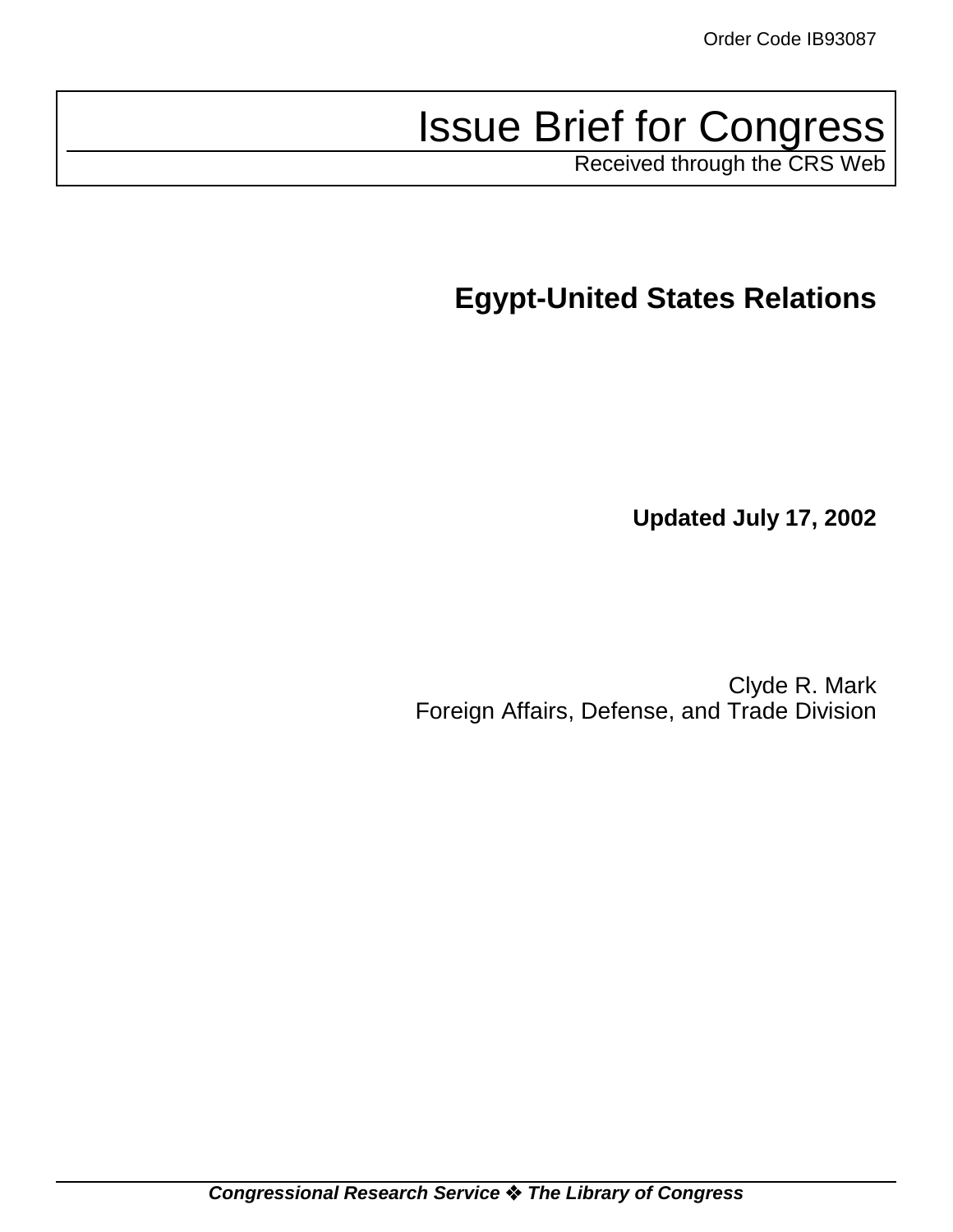# **CONTENTS**

**SUMMARY** 

MOST RECENT DEVELOPMENTS

BACKGROUND AND ANALYSIS

Egypt-U.S. Relations Historical Background U.S. Interests in Egypt U.S. Policy Toward Egypt Role of Congress in Egyptian-U.S. Relations

Current Issues in Egyptian-U.S. Relations EgyptAir Flight 990 Arab-Israel Peace Process Militant Islamic Movement in Egypt Shaykh Umar Abd al-Rahman Human Rights Coptic Christians **Democracy** Economic Issues Economic Reforms

Egypt's Regional Relations Islam Gulf Cooperation Council Arab League Israel

U.S. Foreign Assistance to Egypt U.S. Economic Assistance U.S. Military Assistance Military Cooperation U.S.-Egyptian Military Industrial Cooperation "Bright Star" and other Joint Military Operations "Desert Storm" Bases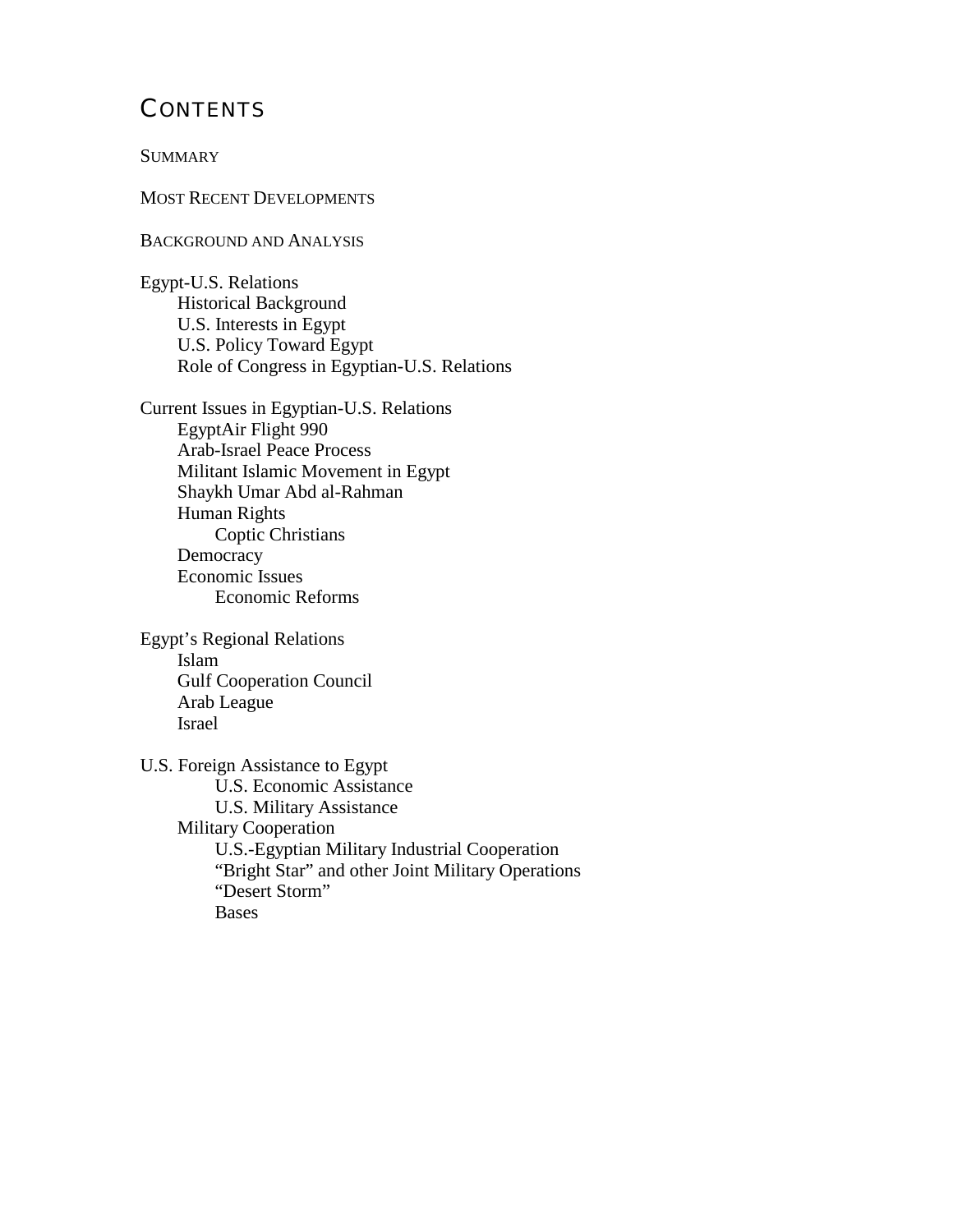# Egypt-United States Relations

## **SUMMARY**

U.S.-Egyptian relations are tied to maintaining regional stability, improving bilateral relations focused on Egyptian economic development and military cooperation, developing Egypt's democracy, sustaining the March 1979 Egyptian-Israeli peace treaty, and continuing U.S. foreign assistance to Egypt. Experience gained from Egyptian-U.S. joint military exercises proved valuable in easing coordination during the February 1991 Desert Storm operation reversing Iraqi aggression against Kuwait. Egypt is a leader and moderating influence among many Arab, African, Islamic, and Third World states.

Among the current issues in U.S.-Egyptian relations are the shared concerns over the terrorist attacks against Egyptian police, religious, government, and tourist facilities, and what those attacks may signal for Egypt's domestic stability. The two nations may disagree over Egypt's interpretation of applying human rights practices to Islamic terrorists. The two countries disagree over the speed and depth, but not the need for some of Egypt's economic reforms. Egypt and the United States agree on the importance of the Egyptian-Israeli peace treaty, the need to continue current Arab-Israel peace talks, and the need for regional stability. The two nations agree on Egypt's determination to introduce democratic reforms to Egypt.

The United States has provided Egypt with an annual average of over \$2 billion in economic and military foreign assistance since 1979. The United States will reduce Economic Support Funds (ESF) to about \$400 million per year by 2008 in keeping with a plan to reduce aid to Israel. The Administration requested \$655 million in economic grants and \$1.3 billion in military grants for FY2002 for Egypt.

#### **Egypt**

| Area $=$ 385,229 sq. miles (equal to Wisc., Mich., |
|----------------------------------------------------|
| Ohio, Ind., Ill., Ky, and Tenn.)                   |
| Population = $64.8$ million (1997 est.)            |
| Pop. Growth rate = $1.89%$ pr. yr. (1997)          |
| Religion = $94\%$ Muslim, 6% Christian             |
| Labor Force = $17.4$ million (1996)                |
| Unemployment = $8.3\%$ (1998)                      |
| Literacy Rate $= 51.4\%$                           |
| $GDP = $82 \text{ billion} (1998)$                 |
| GDP per cap. $=$ \$1440 (1998)                     |
| GDP Growth Rate $= 5.7\%$ (1998)                   |
| Inflation = $3.6\%$ (1998)                         |
| Exports = $$4.6$ billion (1995)                    |
| $Imports = $13.8 \text{ billion} (1995)$           |
| Gov't. Revenues = $$17.4$ billion (1995 est.)      |
| Gov't. Expend. $= $18.8$ billion (1995 est.)       |
| Foreign Debt = $$28$ billion (1998)                |

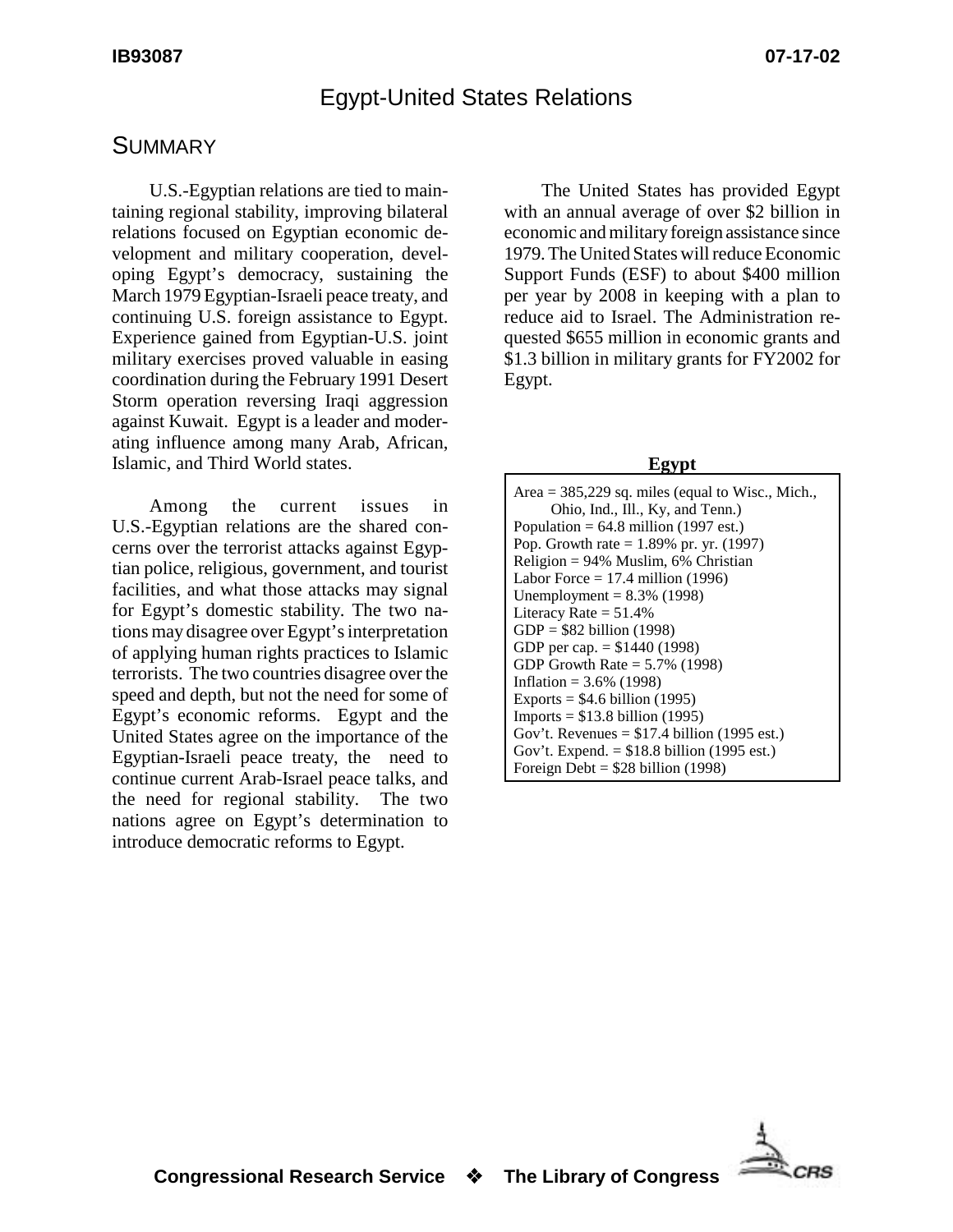#### MOST RECENT DEVELOPMENTS

*The Foreign Ministers of Jordan, Saudi Arabia, and Egypt met in Cairo on July 12, 2002, to coordinate their positions prior to meetings in Washington scheduled for July 16. President Bush is supposed to meet with United Nations and European leaders at the same time to develop a strategy for peace talks in the Israel-Palestine dispute. President Mubarak held a series of meetings with Jordanian, Syrian, and Palestinian officials in the week prior.*

*The House Appropriations Committee considered but rejected an amendment to the supplemental appropriations bill (H.R. 4775) to provide \$134 million in economic assistance for Egypt. The proposed funds for Egypt would have maintained the three-to-two ratio of aid to Israel and Egypt; Israel is slated to receive \$200 million in ESF in the supplemental bill.*

#### BACKGROUND AND ANALYSIS

## **Egypt-U.S. Relations**

#### **Historical Background**

The United States endorsed the 1952 Revolutionary Command Council military coup that overthrew King Faruk and the monarchy. The military reformers appeared to have Egypt's best interests at heart, and, although not pro-Western, at least were not pro-Soviet. But, U.S.-Egyptian relations soured when the Colonels turned to the Soviets and the Czechs in 1955 for military training and equipment after the West refused defense assistance. That same year, 1955, Egypt, Yugoslavia, and India led the third world nations at the Bandung Conference in establishing a movement independent from the Eastern and Western blocs, an act that further alienated Egypt and the United States.

In July 1956, following a U.S.-British decision to retract an offer of economic assistance and help for the Aswan Dam, Egypt nationalized the Suez Canal Company to use the revenues to finance the dam. (Egypt owned the Suez Canal, but the British-French company operated the Canal, and collected the revenues from which it paid a small rent to Egypt.) In late October 1956, Israel, France, and Britain invaded Egypt, Israel to stop Palestinian guerrillas from using Egypt as a base for operations against Israel, and France and Britain to occupy the Canal. President Eisenhower persuaded the three invaders to withdraw from Egypt in early 1957, which improved U.S.-Egyptian relations briefly. (According to persistent but unconfirmed reports, Eisenhower's persuasion included threats to cut U.S. aid to Israel and to withdraw support for the British and French currencies.)

Many in the West believed Egypt fomented the 1958 anti-Western unrest in Jordan and Lebanon and coup in Iraq that led to the U.S. intervention in Lebanon and the British intervention in Jordan, and relations between Egypt and the United States remained strained. Egypt broke formal diplomatic relations during the June 1967 war following Egyptian charges that the United States provided direct assistance to Israel. Egypt expelled Soviet advisors in July 1972, an act that some in the United States considered a harbinger of better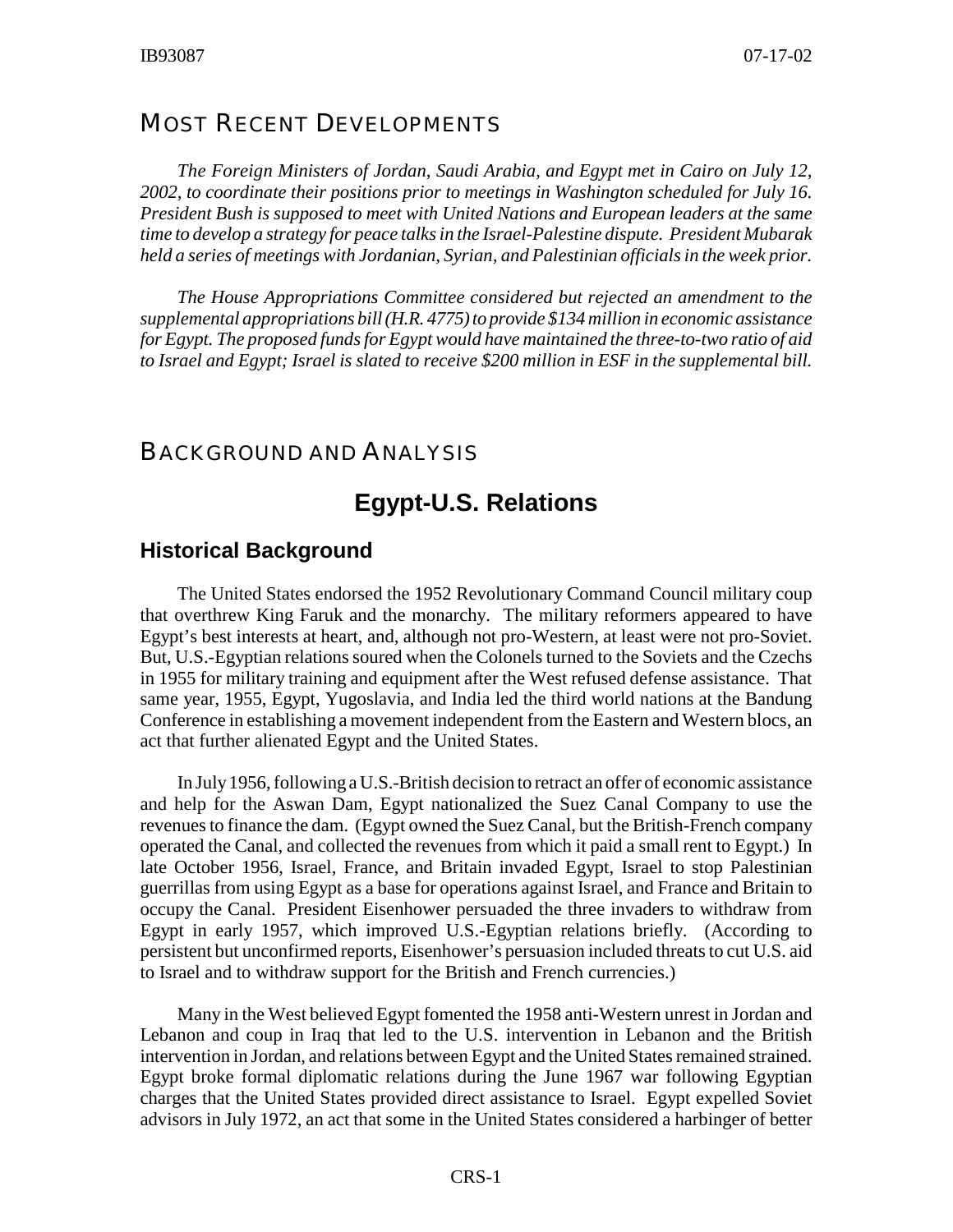Egyptian-U.S. relations. Egypt attacked Israeli forces occupying the Sinai Peninsula and Syria attacked the Golan Heights in October 1973. In November 1973, Egypt and the United States restored diplomatic relations, and in December, the two nations participated in the Geneva peace conference. U.S. Secretary of State Henry Kissinger's so-called shuttle diplomacy led to Egyptian-Israeli and Syrian-Israeli disengagement agreements in 1974 and a second set of Egyptian-Israeli disengagements in 1975. The United States resumed economic aid to Egypt in 1975 after an 8-year hiatus.

The United States endorsed Egyptian President Anwar al-Sadat's dramatic and courageous trip to Jerusalem in November 1977, and provided good offices to assist in the Israeli-Egyptian peace negotiations at Camp David in September 1978 and the Egyptian-Israeli peace treaty of March 1979. The United States organized the peacekeeping regime along the Egyptian-Israeli border, and maintains a rotating infantry battalion in the force.

#### **U.S. Interests in Egypt**

A primary U.S. interest in continued good relations with Egypt is to capitalize on Egypt's leadership role in the Arab world. Often, other Arab states look to Egypt to initiate action or set an example on regional problems. In the past, other Arab states followed the Egyptian lead in turning to the Soviet Union for weapons, in nationalizing foreign interests, in land reform programs, in introducing democratic institutions, and in many other areas. In a February 1998 example, Egypt counseled Iraq to compromise on weapons inspections rather than risk U.S. military attacks.

Another U.S. interest in good relations with Egypt is to sustain Egypt's moderate voice in Arab councils, and in some cases to rely upon Egypt to persuade less moderate Arab states of the wisdom of compromise. President Mubarak serves as a conduit carrying the various proposals among the Syrian, Lebanese, U.S., Israeli, Jordanian, and Palestinian negotiators.

A third U.S. interest is to maintain the Egyptian-Israeli peace treaty.

A fourth reason for maintaining good U.S.-Egyptian relations is defense cooperation in opposing threats or aggression against regional friends, as was demonstrated in the 1991 liberation of Kuwait. Cooperation between U.S. and Egyptian armed forces in joint military exercises over the previous decade (the "Bright Star" exercises) prepared the way for the 1990-1991 defense of the Arabian Peninsula. The most recent Bright Star exercise took place in October and November 2001.

## **U.S. Policy Toward Egypt**

Beginning after World War II, the United States opposed all aspects of Egypt's belligerency toward Israel, including military posturing, military expansion, arms purchases, the economic boycott, use of Soviet military advisors, attempts to exclude Israel from international fora, providing haven for guerrilla attacks against Israel, refusal to negotiate, and other gestures or positions considered unfriendly. As a result of Egypt's cooperation with the 1974-1975 disengagement agreements, President al-Sadat's 1977 trip to Jerusalem, the 1978 Camp David agreements, and the 1979 Egyptian-Israeli peace treaty, Egypt's policy toward Israel changed from belligerency to cooperation, and U.S. policy toward Egypt changed as well. At first, U.S. friendly gestures toward Egypt appeared to be intended as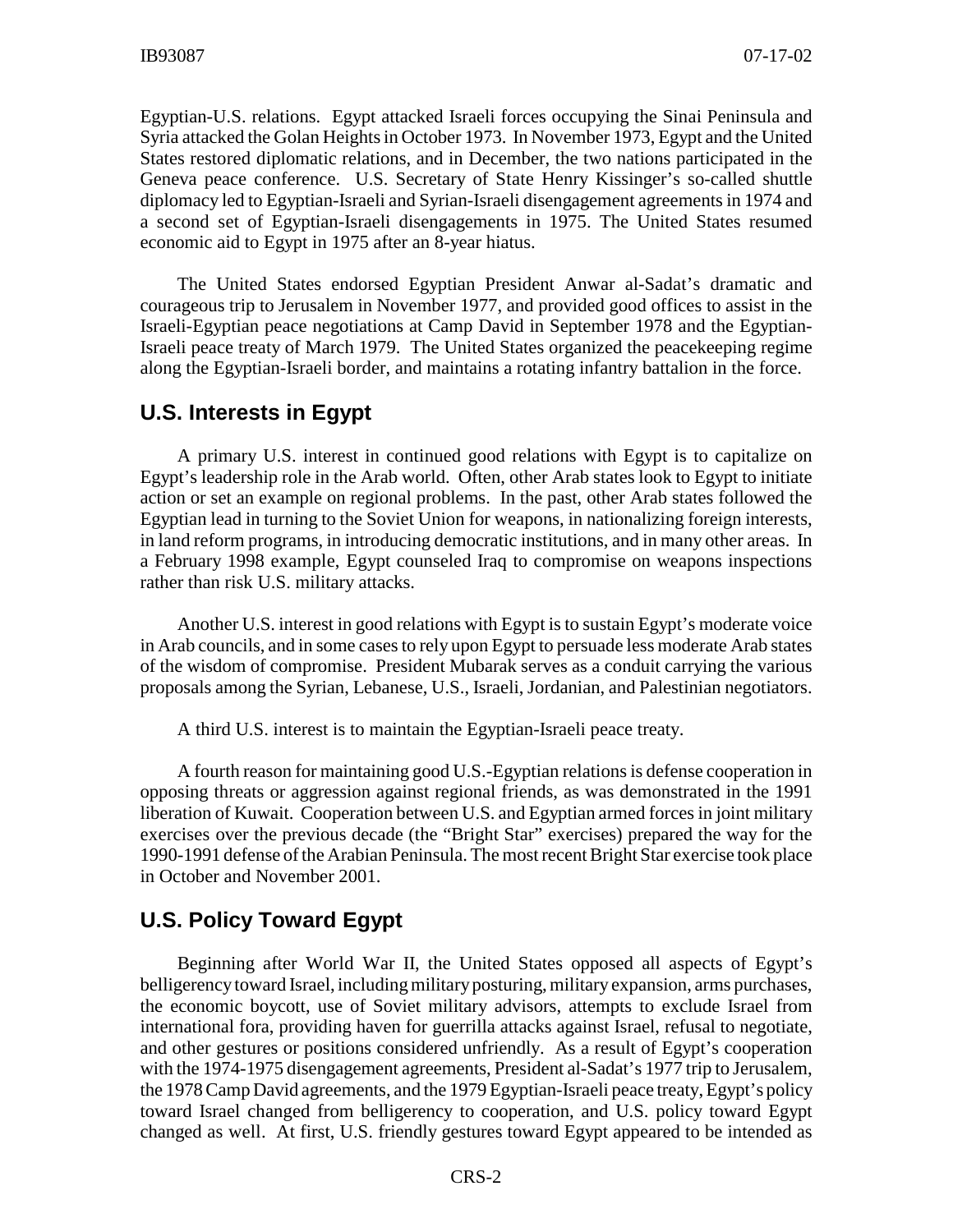guarantees for Israeli security and the Egyptian-Israeli peace treaty, but in the 14 years since the peace treaty signing, U.S.-Egyptian relations have evolved, moving beyond the limited connection to Israel and toward an independent bilateral friendship. The United States provides foreign assistance, cooperates in economic development, shares military equipment and technology, participates in joint military exercises, and includes Egypt among its advisors and confidants on Middle Eastern affairs.

Although the United States fostered independence among nations, the United States did not approve of Egypt or other newly independent states fomenting or aiding armed rebellion among remaining European colonies in Africa and the Middle East, as, for example, Egypt's support for the 1954-1962 Algerian rebellion against France. The U.S.-Egyptian policy difference over colonial independence has faded as Middle Eastern and African nations became independent until today it is no longer an item of contention.

Egypt, with Yugoslavia and India, chaired the 1955 Bandung Conference that led to the formation of the Non-Aligned Movement. At the time and for many years afterward, most U.S. Administrations saw countries either as pro-Eastern Communist Bloc or a pro-Western Free Bloc, without room or reason for a third choice, the Non- Aligned Movement. Many in the United States presumed that nations choosing to associate with the Non-Aligned Movement, among them Egypt, actually were sympathetic to the Soviet-dominated Eastern Bloc. U.S. attitudes changed during the 1970's, becoming more tolerant of nations that preferred not to be aligned either with the Soviet or with the Western blocs. With the 1990s demise of the Soviet system and the disappearance of the Eastern Bloc, such "cold war" alignments are no longer an issue, but Egypt's association with the Non-Aligned Movement and friendship with the Soviet Bloc caused much U.S.- Egyptian friction until the early 1970s.

## **Role of Congress in Egyptian-U.S. Relations**

In the past, Congress earmarked foreign assistance for Egypt in the foreign aid authorization and/or appropriation bills. (See **Table 1**, and section on Current Issues in Egyptian-U.S. Relations below) The annual earmark included a statement that Egypt should undertake economic reforms in addition to reforms taken in previous years. In the  $107<sup>th</sup>$ Congress, Members have criticized Egypt for withdrawing its ambassador from Israel in November 2000 to protest Israel's treatment of the Palestinians and advocated withholding U.S. foreign military assistance from Egypt (see *Jerusalem Post*, March 21, 2001, and *Washington Post* "op ed", July 2, 2001).

## **Current Issues in Egyptian-U.S. Relations**

## **EgyptAir Flight 990**

On October 31, 1999, EgyptAir flight 990 en route from New York to Cairo crashed shortly after takeoff, killing 271 passengers and crew. Investigators reported that there was no evidence of mechanical failures or explosions on the plane but that a co-pilot was heard repeating a prayer prior to sending the plane into a steep dive that resulted in the crash. The implication of the investigators report was that the co-pilot purposely had committed suicide and killed the passengers and crew. The National Transportation Safety Board issued its final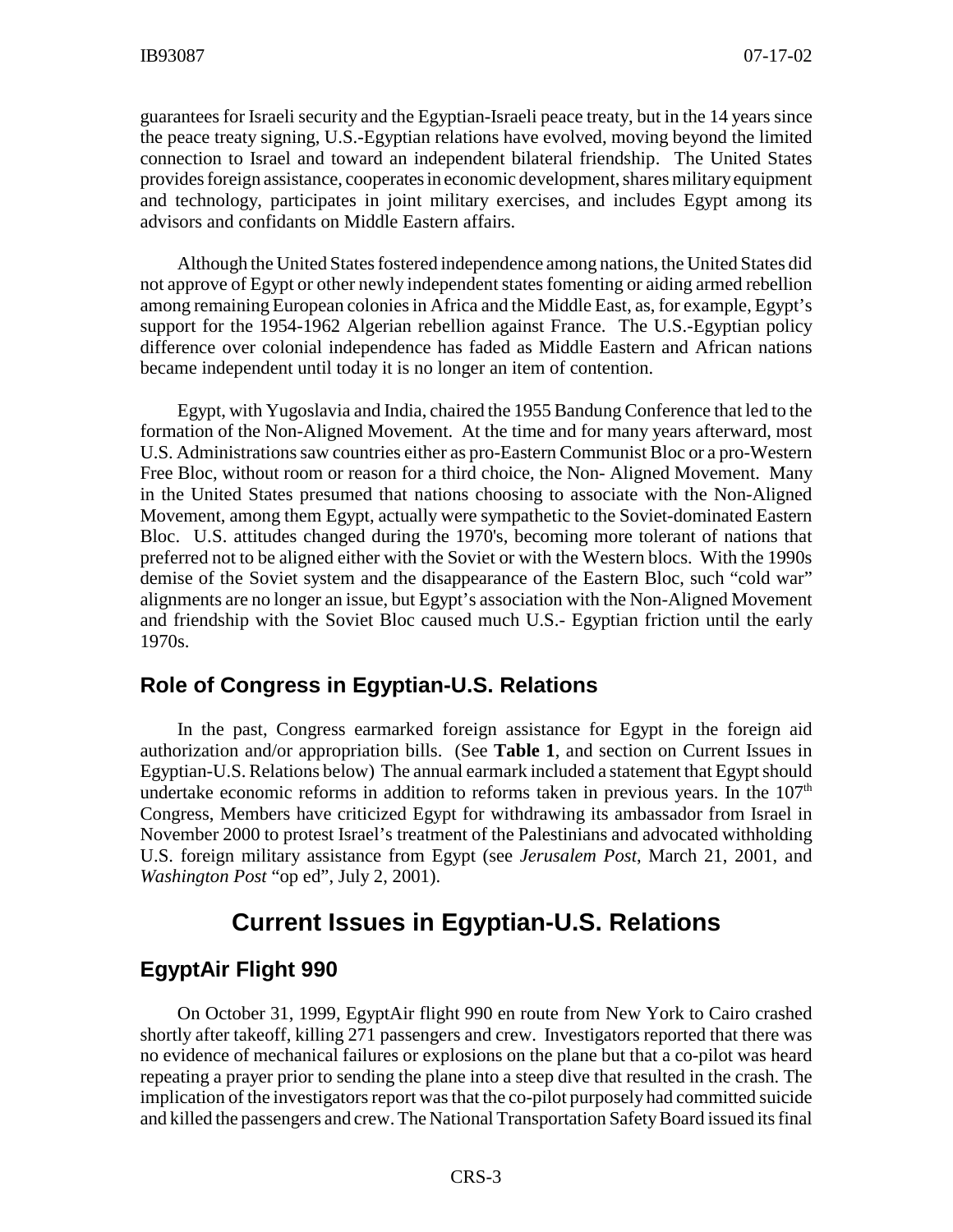report on March 21, 2002, concluding that the co-pilot purposely crashed the plane but did not offer an explanation for the co-pilot's actions. Egyptian officials rejected the NTSB report.

## **Arab-Israel Peace Process**

In 1977, President Anwar al-Sadat announced that he would go to Jerusalem to discuss peace with the Israelis. Israeli Prime Minister Menachem Begin extended an invitation, al-Sadat accepted, and the visit led to the Egyptian-Israeli peace treaty of March 1979. Egypt benefitted from the peace treaty by being able to redirect resources from defense to development, but Egypt suffered by being ostracized by other Arab states in March 1979. There were other problems with implementing the peace treaty: Israel wanted Egypt to negotiate on behalf of the Palestinians, which the Egyptians would not do; Israel complains that Egypt failed to fulfill its part of the peace treaty by not engaging in more bilateral Egyptian-Israeli enterprises (the "cold peace" issue).

President Mubarak acts as a broker, advisor, messenger, and arbitrator for the continuing peace talks. Mubarak offered Cairo as a venue for the talks, offered compromise positions on returning the 415 deportees in Lebanon in December 1992, encouraged the other Arabs to continue the talks, and endorsed the Declaration of Principles signed by the PLO and Israel in Washington on September 13, 1993. President Mubarak has hosted numerous meetings between Israeli and Palestinian leaders in the continuing peace talks. In late 1996-early 1997, some Israelis criticized Egypt and President Mubarak for not encouraging the Palestinians to agree to terms over the Israeli withdrawal from Hebron.

After the Palestinians and Israelis signed an agreement on January 15, 1997, the Israeli criticism of Egypt subsided. Most recently, Egypt hosted the September 4, 1999 Sharm al-Shaykh signing of an Israeli-Palestinian agreement for implementing past commitments, and Egyptian President Mubarak was in contact with the Palestinian and Israeli negotiators at the Camp David summit in late July 2000. President Mubarak hosted the meetings between Secretary Albright and President Arafat at Sharm al-Shaykh on October 4 and also hosted the Arab League meetings that began on October 21. In November 2000, Egypt recalled its ambassador to Tel Aviv to protest Israeli actions against the Palestinian demonstrators in the intifadah that began in late September. On April 3, 2002, President Mubarak cut all contacts with Israel except those dealing with the Palestine issue; the President was protesting Israel's treatment of the Palestinians and the Israeli invasion of Palestinian areas.

## **Militant Islamic Movement in Egypt**

The Muslim Brotherhood was founded in Egypt in 1928 to turn Egypt away from secularism and toward an Islamic government based on Sharia (religious) law and Muslim principles. Governments of Egypt at times have restricted the Muslim Brotherhood and at other times have allowed it relative freedom to operate, its current condition. The Muslim Brotherhood exists as a religious charitable and educational institution but is prohibited from operating as a political party. The Brotherhood has fielded local candidates under the Socialist Labor Party banner but boycotted the 1990 People's Assembly and Shura Council elections.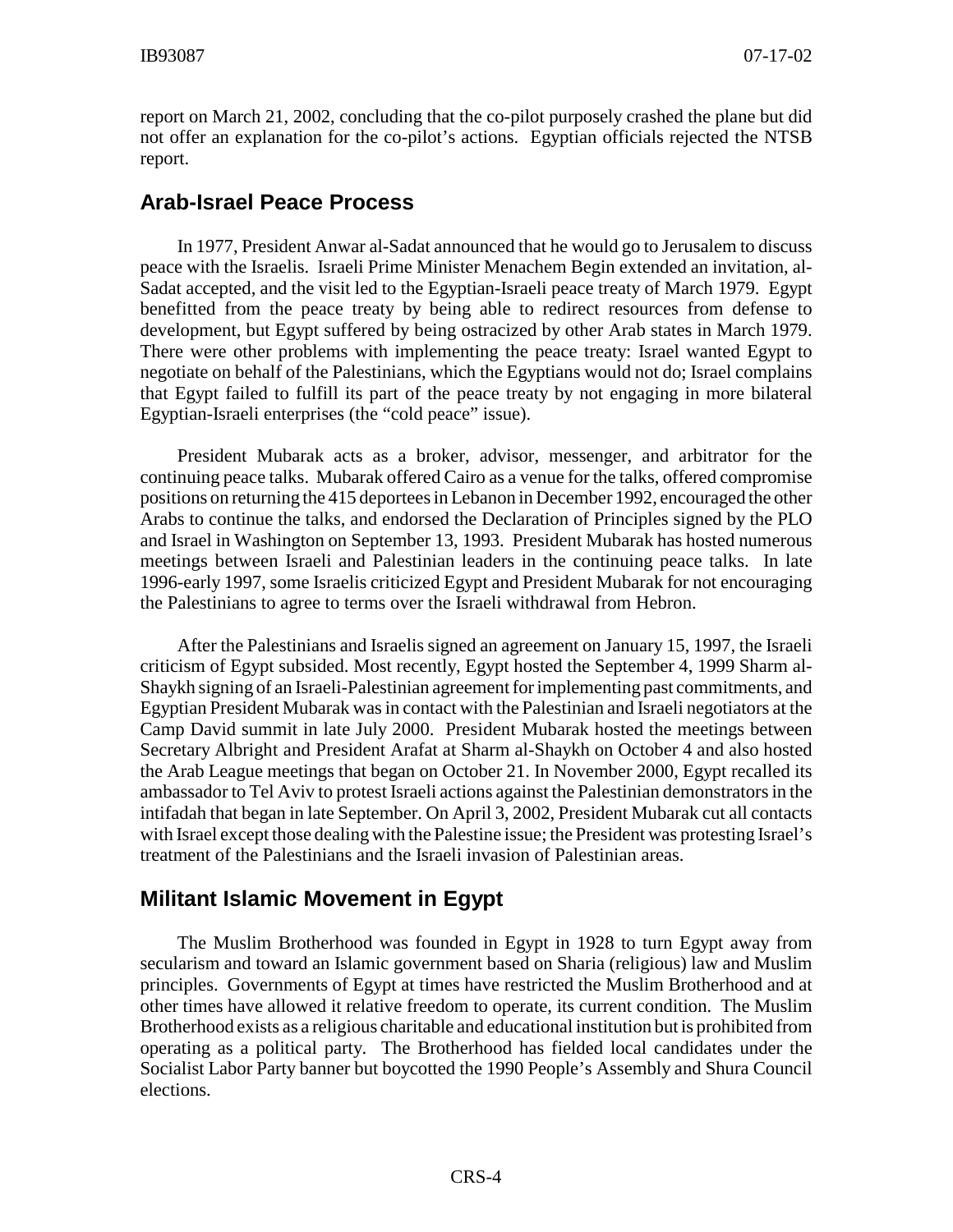Offshoots of the Brotherhood, the Jamaah al-Islamiyyah (Islamic Group) and Egyptian Islamic Jihad, are more militant and use violence in an attempt to overthrow the government. Both were implicated in the 1981 assassination of President Anwar al-Sadat, and in the recent attacks against the police and tourists. Since October 1992, the confrontation between the police and the Islamic militants has resulted in almost 1,200 killed (90 of whom were foreign tourists). The Jamaah al-Islamiyyah and other Islamic revivalist forces claim they want to rid Egypt of foreign, and therefore in their view anti-Islamic, influences, and attack Coptic Christians (Copts comprise about 10% of the total population), tourists and tourist sites, and the police protecting the tourists as a way to drive the foreigners from Egypt.

In the past, President Mubarak and other Egyptian officials have stated that the Islamic reformers were financed, trained, and directed by Iranian and Sudanese religious militants and returning Egyptian volunteers from the Afghan war. Some have expressed concern that the Egyptian police may not conform to international human rights standards in pursuing and bringing to justice Islamists suspected of terror attacks (see Human Rights below). Ayman al-Zawahiri, leader of the Jihad group, Muhammad Atif, and other Egyptians have been associated with Osama bin Ladin. The press reported that Muhammad Atif was killed during a mid-November 2001 U.S. Bombing attack in Afghanistan.

#### **Shaykh Umar Abd al-Rahman**

Shaykh (an honorific title for a learned religious or tribal leader) Umar Abd al-Rahman, a cleric and Islamic scholar associated with the Jamaah movement, was arrested 6 times in Egypt on various charges, and served prison time although he was acquitted of involvement in the al-Sadat assassination. In 1989, Abd al-Rahman went to Sudan, where, one year later, he acquired a U.S. visitors visa despite having his name on a list of undesirables. On June 24, 1993, the FBI arrested 8 men in New York suspected of plotting to assassinate several prominent people and planning to bomb several targets in New York. Reportedly, the accused were associated with Shaykh Abd al-Rahman and his New Jersey mosque. Abd al-Rahman and 14 others were indicted for conspiracy in the assassination and bombing schemes on August 25, 1993. Egypt requested Abd al-Rahman's extradition on July 3, 1993. The trial of 10 men in custody began on January 9, 1995, and ended on October 1, 1995, with guilty verdicts for all. Some observers speculated that the United States served Egypt's best interests by refusing extradition and trying Shaykh Abd al-Rahman in U.S. courts because the Shaykh may have become a martyr and rallying symbol for the militant Islamists at an Egyptian show trial.

#### **Human Rights**

According to the State Department human rights reports, there is "convincing evidence" that the Egyptian police use torture to extract confessions, and detain suspects without charge or trial. Freedom of assembly has been constricted because the government fears violence associated with some public demonstrations. Many newspapers are government-owned and tend to follow the government line, although even some government-owned newspapers will voice anti-government opinions. Journalists oppose a 1995 law that places a greater burden on the press in libel cases, which in their view restricts the press even more. According to the State Department reports, some judges are becoming more independent and are deciding cases against the government, but cases against the Islamic militants are held in military courts where the government prevails and opportunity for appeal is nil. There appears to be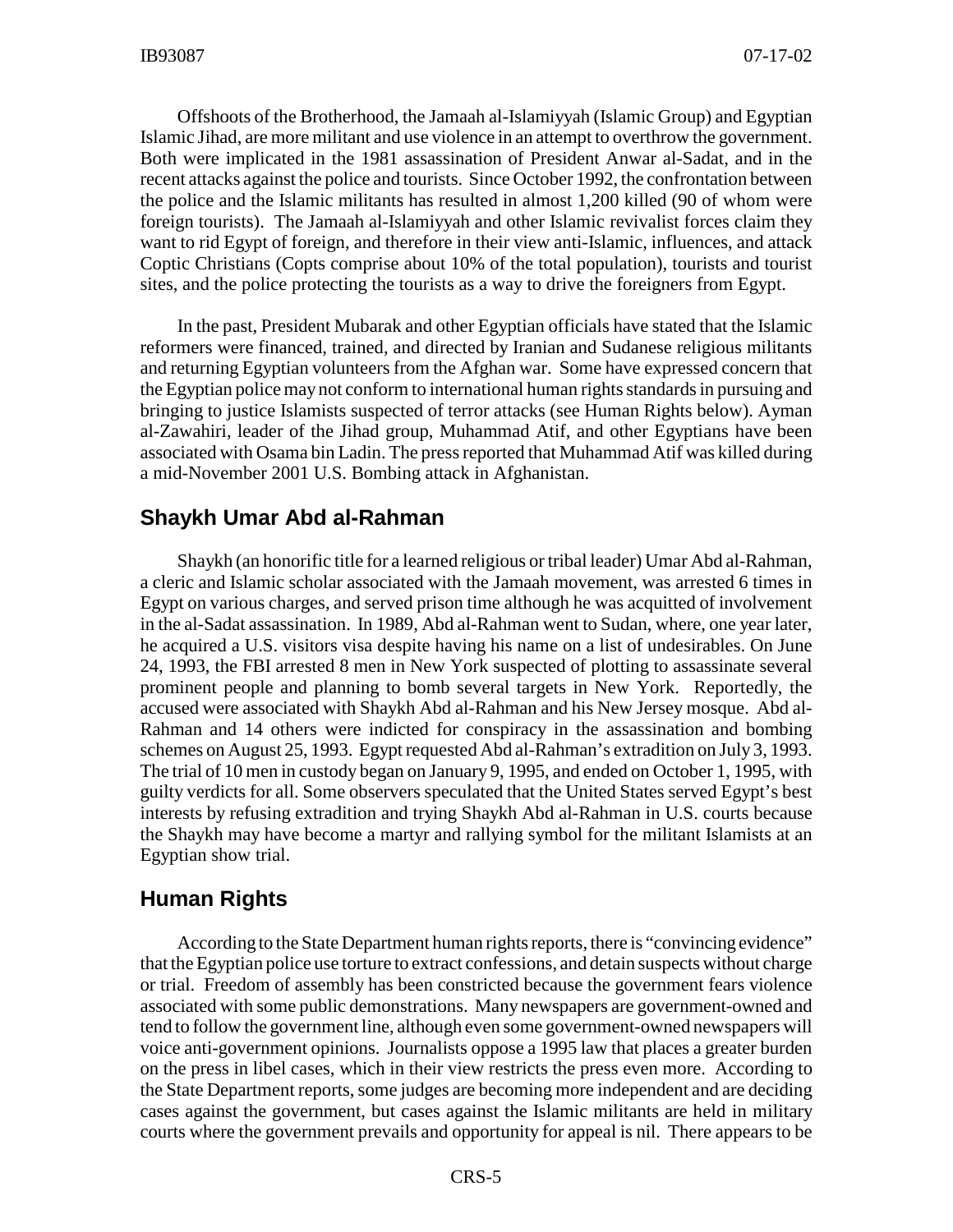little restriction on freedom of religion, speech, movement, occupation, or trade union association. Egypt has executed more than 60 of the 90 Islamists sentenced to death since 1992.

**Coptic Christians.** The Department of State Human Rights report for 1998 pointed out that there is no official government policy of discrimination against the 6 million Coptic Christians in Egypt but that some Egyptian people do discriminate against the Copts. Two Copts serve in the present cabinet, and six Copts served in the previous People's Assembly, all appointed by the President because none of the 56 who ran for the Assembly were elected. Islamic terrorists have attacked Coptic churches, Coptic-owned businesses, and Coptic villagers in southern Egypt.

In August 1998, two Copts were murdered in the village of al-Kushih in Sohag Province. Some observers claimed that the police focused on finding a Christian killer because they feared that a religious confrontation might result if it were discovered that a Muslim killed the two Christians. According to some press accounts, the Egyptian police arrested or detained between 1,000 and 1,200 Copts and tortured or beat many of them looking for the murderers. The government claimed that only 25 to 40 people were detained and that the police involved in the few instances of torture were jailed. The State Department reported that "hundreds" were arrested and "dozens" subjected to torture. In early January 2000, an incident between a Christian shopkeeper and a Muslim customer in Kushih triggered several days of rioting in which 23 people were killed.

#### **Democracy**

In keeping with a goal of the 1952 revolution, Egypt has been moving away from the totalitarian regimes of the monarchy and the early years of the Revolutionary Command Council toward democracy, although some would argue that the progress toward democracy has been slow. Under Egypt's parliamentary system, the President appoints the cabinet, who in turn draft and submit legislation to the legislature, the People's Assembly (lower house) and the Shura Council (upper house). The People's Assembly debates legislation proposed by Government Ministries and calls for amendments to government-sponsored bills but rarely initiates its own bills. The Shura Council is an advisory body, offering reports and recommendations on important subjects, but the Shura Council does not introduce, consider, or vote on legislation.

In the People's Assembly, 444 members are elected and ten are appointed; 176 members of the Shura Council are elected and 88 are appointed. One half of the elected members of the People's Assembly and the Shura Council must be farmers and laborers (Art. 87 and Art. 196 of the Constitution). People's Assembly members are elected for 5-year terms, and Shura Council members for 6-year terms (one-half the Council members are elected every 3 years). The National Democratic Party (NDP) won 388 seats in the October-November 2000 People's Assembly elections, independents won 37 seats, (17 of whom were Muslim Brotherhood supporters), the Wafd Party won 7, Tagammu won 6, the Nasserites won 3, and al-Ahrar won one seat. NDP members won 74 of the 88 seats contested in the May/June 2001 election, with independents winning the other 14 seats. Religious parties, such as the Muslim Brotherhood, are banned.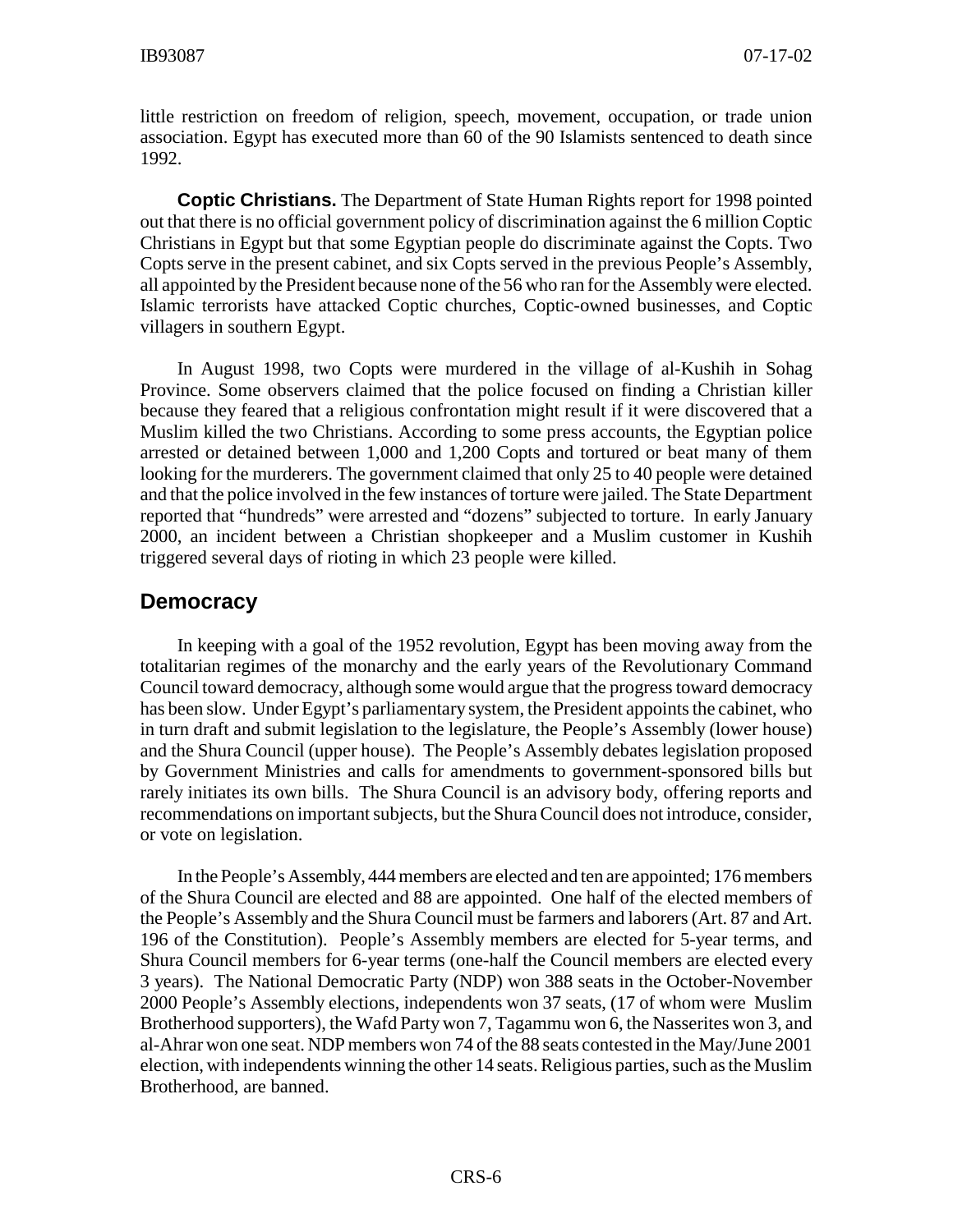#### **Economic Issues**

Egypt comprises 387,000 square miles (about the size of Wisconsin, Michigan, Illinois, Indiana, Ohio, Kentucky, and Tennessee combined), but of that total only 3% is arable (or 11,600 sq. mi., a little less than Maryland). There are 65 million people, growing at a rate of 1.89% per year. Cairo is estimated to contain between 12 and 20 million people, one of the most populous cities on Earth. Forty-two percent of the people are engaged in agriculture, but Egypt cannot feed itself and must import two-thirds of its food. The official unemployment rate for 1995 was estimated at 9.4%, but some economists estimate the figure may be closer o 15%. The per capita income is about \$700 per year. There are 1 million Egyptians working in Europe and another 1 million in the Persian Gulf, according to Egyptian officials.

**Economic Reforms.** The transition from a centrally controlled socialist economy to a free market economy has created difficult decisions for the Egyptian government, and hardships for the Egyptian people. Egypt signed agreements with the International Monetary Fund (IMF) and the International Bank for Reconstruction and Development (IBRD) in 1991 stipulating that Egypt implement a series of economic reforms in order to qualify for a structural adjustment loan and for debt reductions. Among the IMF/IBRD reforms are eliminating subsidies and liberalizing prices on consumer goods, eliminating export/import non-tariff barriers, privatizing Egyptian government-owned industries, reducing budget deficits, deregulating some industries, implementing fiscal and monetary reforms, and developing human resources.

Egypt eliminated subsidies on essential consumer goods, such as sugar, cooking oil, or dairy products — only the subsidy on bread remains — and allowed other prices to rise to world market levels. Egypt reduced the budget deficit, reduced many non- tariff barriers, and deregulated some industries (cement and fertilizer, for example). Since 1994, Egypt has sold 119 government-owned companies of the 314 targeted for privatization. The Egyptian government has contracted public credit and expanded private credit, floated the Pound, increased taxes, and witnessed a decrease in inflation from 22.5% in 1988 to 3.67% in 1998. The IMF and the IBRD convinced Egypt's debtors to reduce Egypt's \$30 billion external debt by 15%, and have targeted another 15% reduction. The reforms have placed Egypt firmly on the road to a free market economy. (See CRS Report RL30686, *Egypt's Economy: U.S. Interests and Market Reforms*, by Jeannie Sowers, September 18, 2000.)

## **Egypt's Regional Relations**

In addition to playing a host and mediating role in the Middle East peace process, in recent years Egyptians have served as the Secretary-General of the United Nations, the Secretary-General of the Arab League, the Chairman of the Organization of African Unity, and the Chairman of the International Parliamentary Union.

#### **Islam**

In the past, President Mubarak and other Egyptian officials claimed that the Islamists attacking Egyptian tourist and police facilities were financed, trained, and directed from Iran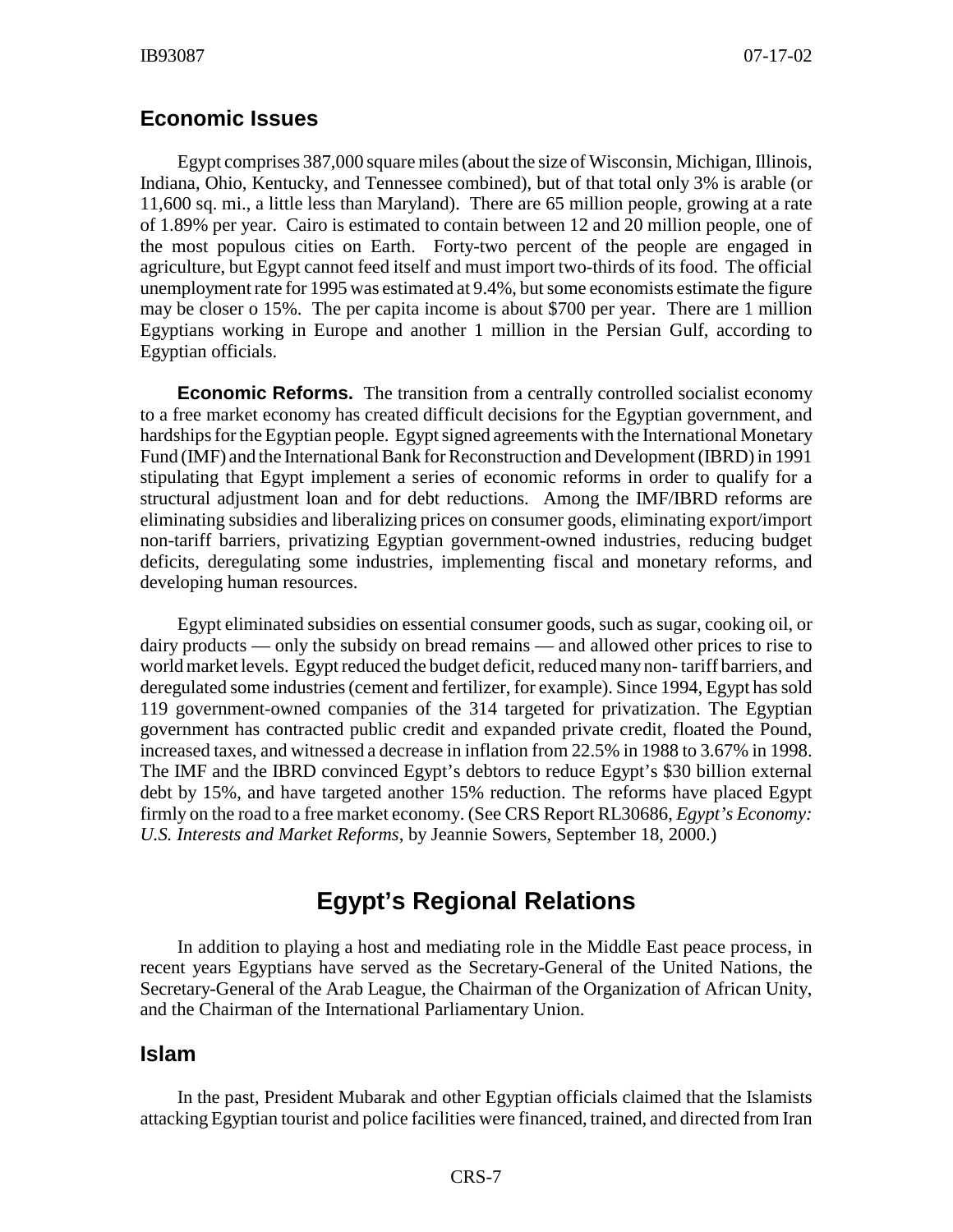and Sudan, and that many of the terrorists are Egyptian veterans of the Afghan war, where they were in contact with Iranians. Many Egyptian officials maintain that the Islamic threat to Egypt is minimal, and that only a few militant terrorists are attacking tourist and police facilities, but other Egyptians maintain that the Islamists are the core of a wider public dissatisfaction that will lead to the overthrow of the current Egyptian government. Others in the region recognize that Egypt's Muslim Brotherhood is the parent of Muslim Brotherhood groups in Jordan, Syria, and other countries, and could lead a regional movement to replace current regimes with Islamic ones.

## **Gulf Cooperation Council**

Following Desert Storm, Egypt and Syria joined the 6 members of the Gulf Cooperation Council, Saudi Arabia, Bahrain, Qatar, Kuwait, Oman, and the United Arab Emirates, in the Damascus Declaration signed on March 6, 1991, stating that the 8 countries would cooperate militarily to defend the Persian Gulf region. Egypt pledged an infantry division to the " $6+2$ " group, but the talks stalled, Egypt withdrew its military contingent from the Gulf, as did Syria, and the force was never formed.

## **Arab League**

Egypt, because of its central position, large population, and national and intellectual voice, had been the modern leader of the Arab world until March 1979, when the Arab League voted to expel Egypt because it had signed the peace treaty with Israel. Egypt remained isolated from the Arabs, except for Sudan and Oman, because of the Israeli treaty, until Egypt opposed the June 1982 Israeli invasion of Lebanon. Iraq, the PLO, and Jordan reopened contacts with Egypt, and Jordan restored diplomatic relations with Egypt in September 1984. In May 1989, Arab League members voted to restore Egypt to membership, and in August 1990, returned the Arab League headquarters from Tunis to Cairo. Egypt's return to the Arab League, the end of Soviet patronage for several Arab states, Egypt's role as a facilitator for the peace talks, and Egypt's traditional central position have restored Egypt as the Arab leader.

#### **Israel**

Israel complains that Egypt is engaged in a "cold peace" and has not established the close economic, political, and diplomatic relations that Israel envisioned would emerge from the peace treaty. Despite close Egyptian-Israeli cooperation on the peace process, recent relations soured in early 1995 when Egypt pushed for an Israeli signature on the Nuclear Non-Proliferation Treaty. Egyptian-Israel relations remained strained following August 1995 disclosures that Israeli soldiers killed Egyptian prisoners of war and civilians during the 1956 and 1967 wars but improved when President Mubarak attended the funeral of Israeli Prime Minister Rabin in November 1995. Relations declined after Prime Minister Netanyahu's election in May 1996, because Egyptians believed Netanyahu slowed the peace process, but relations improved after the May 17, 1999 election of Ehud Barak as Prime Minister of Israel. Egypt withdrew its ambassador to Tel Aviv in November 2000 to protest Israeli actions against the Palestinians. Prime Minister Ariel Sharon sent two envoys to Cairo shortly after his February 6, 2001 election, ostensibly to request the return of the Egyptian ambassador and to seek Egyptian assistance at moderating Arab League reactions to Israeli policies.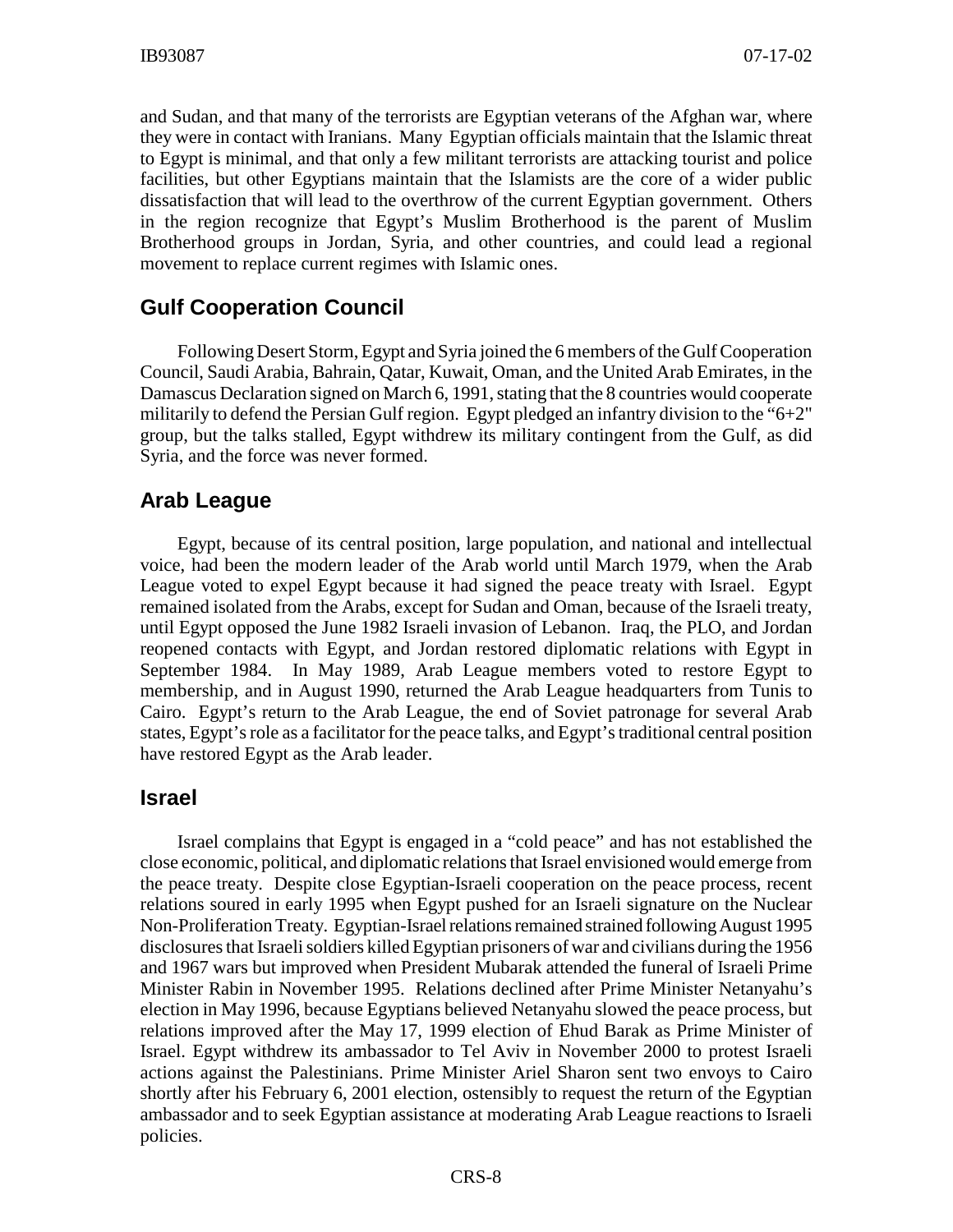## **U.S. Foreign Assistance to Egypt**

Some Members of Congress hold that U.S. relations with and assistance for Egypt guarantees continued Egyptian adherence to the 1979 Egypt-Israel peace treaty, thereby helping to secure Israel. Other Members of Congress believe that U.S. assistance for and good relations with Egypt extend U.S. influence in Egypt and among Egypt's moderate Arab, Islamic, and African friends, which contributes to regional stability. And, some Members of Congress view U.S. aid to Egypt as a key to continued access to the region's oil reserves, trade opportunities, or military bases. For these and other reasons, a majority of the Members of Congress approve aid to Egypt. Members opposed to U.S. aid to Egypt often base their opposition on their belief that Egypt has failed to establish the close economic, political, and cultural relations with Israel expected after the 1979 peace treaty, or because they believe that the U.S. is financing the wrong kinds of projects. In June 1997, a subcommittee of the Senate appropriations committee dropped the earmark for Egypt because, in the subcommittee's judgement, Egypt was hindering the peace process and Egypt was improving its relations with Libya, thereby encouraging the Libyan quest for chemical weapons and the Libyan programs to assist terrorists. The Senate agreed later to restore the earmark.

In June 1997, the United States proposed and Egypt accepted a plan to divert \$50 million of Egypt's economic aid and \$50 million of Israel's economic aid to a special Middle East Peace and Stability Fund, which in turn would provide the \$100 million in economic assistance for Jordan. Egypt also agreed to divert another \$50 million for FY1998. The funds for Egypt's contribution were deducted from previously obligated funds, the "pipeline."

The Zionist Organization of America circulated a report in late March 2001 calling for the United States to stop all assistance to Egypt because Egypt maintained relations with Libya, Iraq, Iran, and other "enemy" states, Egypt "persecutes" Coptic Christians, Egypt sheltered Palestinian "terrorists," Egypt is preparing for war, and for other reasons. According to March 2001 press reports, Members of Congress considered legislation to cut military assistance to Egypt because Egypt recalled its ambassador to Israel to protest Israeli treatment of the Palestinians.

**U.S. Economic Assistance.** From 1993 through 1998, Egypt received from the United States \$815 million in Economic Support Funds (ESF) annually, \$200 million of which was designated for the Commodity Import Program, and an equal amount was direct transfer not associated with any specific program. In the past, Egypt also received food aid, but the food aid has been reduced in recent years. In January 1998, Israeli officials negotiated with the United States to reduce economic aid and increase military aid over a 10 year period. A similar formula for reducing economic aid was applied to Egypt but no increase in military assistance. Economic aid dropped from \$815 million in FY1998 to \$775 million in FY1999 and to \$727 million for FY2000, to \$695 million for FY2001, and to \$655 million for FY2002. In early January 2002, the United States agreed to an early release of economic assistance funds to help Egypt overcome economic problems exacerbated by the fall in tourism after September 11, 2001, and to release \$655 million in FY2002 ESF and \$304 million in pipeline funds.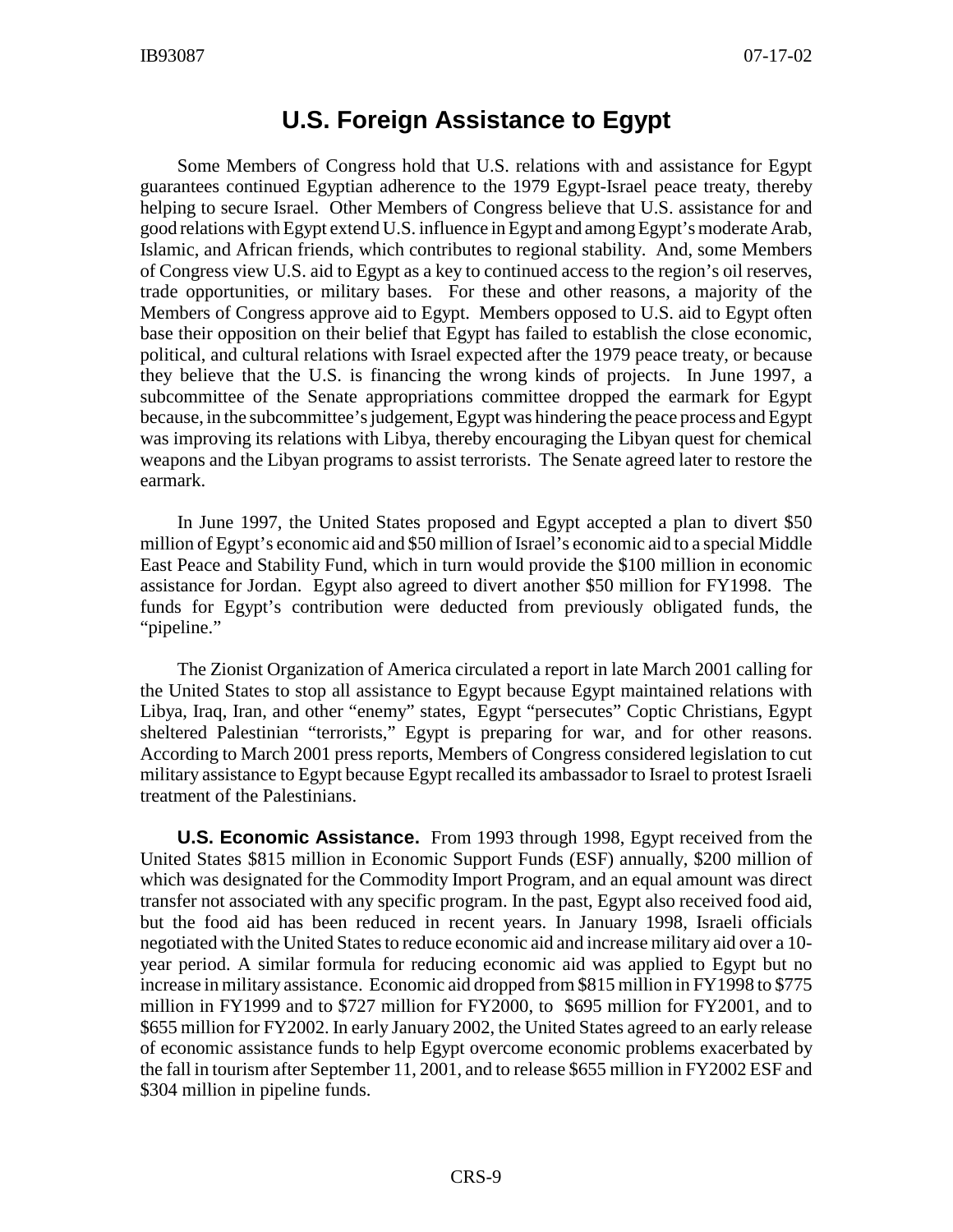**U.S. Military Assistance.** The United States has provided \$4.6 billion in military loans, \$12.6 billion in military grants, and over \$20 million in International Military Education and Training funds over the past 15 years, an average of \$1.1 billion per year. Because of cash flow financing, all but \$700 million of \$3.9 billion in U.S. Foreign Military Financing (FMF) aid anticipated over the next 3 years is already committed to payments on previous year sales.

On September 14, 1990, former President Bush asked Congress to transfer Egypt's \$6.7 billion military debt from the Federal Financing Bank of the Treasury Department to the Department of Defense, and to cancel the debt. President Bush was rewarding Egypt for cooperating with the Desert Shield operations against the Iraqi invasion of Kuwait and was relieving Egypt of part of its debt repayment burden. Section 592 of P.L. 101-513, signed into law on November 5, 1990, provided for canceling Egypt's military debt to the United States.

On March 11, 1999, Defense Secretary Cohen announced a \$3.2 billion arms sale to Egypt that includes 24 F-16 aircraft, 200 M-1 tanks, and a Patriot missile battery. Congress added \$25 million in military assistance for Egypt as part of the Wye Agreement between Israel and the Palestinians (H.R. 3194) although the Administration had not requested additional funds for Egypt. Under the proposal announced in March 1999, Egypt would assemble another 200 M1 tanks.

## **Military Cooperation**

**U.S.-Egyptian Military Industrial Cooperation.** In addition to the FMF purchases and excess defense articles, Egypt co-produces the U.S. M1A1 "Abrams" tank under a 1988 Memorandum of Understanding. Beginning in mid-1992, Egypt started assembling M1A1 tank components imported from the United States. Egypt manufactured about 40% and imported 60% of the components for the 555 tanks produced. Egypt also repairs and overhauls U.S. M60-A3 and M60-A1 tanks, trucks, jeeps, armored personnel carriers, and is involved in a rehabilitation program to re-fit some older Soviet T-62 tanks. The Egyptians propose contracting for depot level maintenance and repairs for U.S. and NATO armored forces and some cargo aircraft.

**"Bright Star" and other Joint Military Operations.** The United States and Egypt conducted the first "Bright Star" joint military exercise in August 1983, and continue to hold periodic "Bright Star" exercises for infantry, airborne, artillery, and armored forces. The 1983 Bright Star was more than a training exercise: President Mubarak asked the United States to send Airborne Warning and Control System aircraft (AWACS) to monitor Libya's activity toward Sudan in February 1983. President Reagan sent AWACS planes and crews to monitor Libyan flights and the AWACS remained to take part in the first Bright Star. AWACS returned to Egypt in March-April 1984 to monitor Libyan flights toward Sudan after an incident in which a Libyan plane allegedly bombed Khartum. The Bright Star held in October-November 1997, included military contingents from the United Arab Emirates, the United Kingdom, France, Kuwait, and Italy. A total of 63,000 troops from 11 nations participated in the Bright Star exercise held in October-November 1999, and 70,000 troops from 10 nations participated in the October 7 through 31, 2001, Bright Star exercises.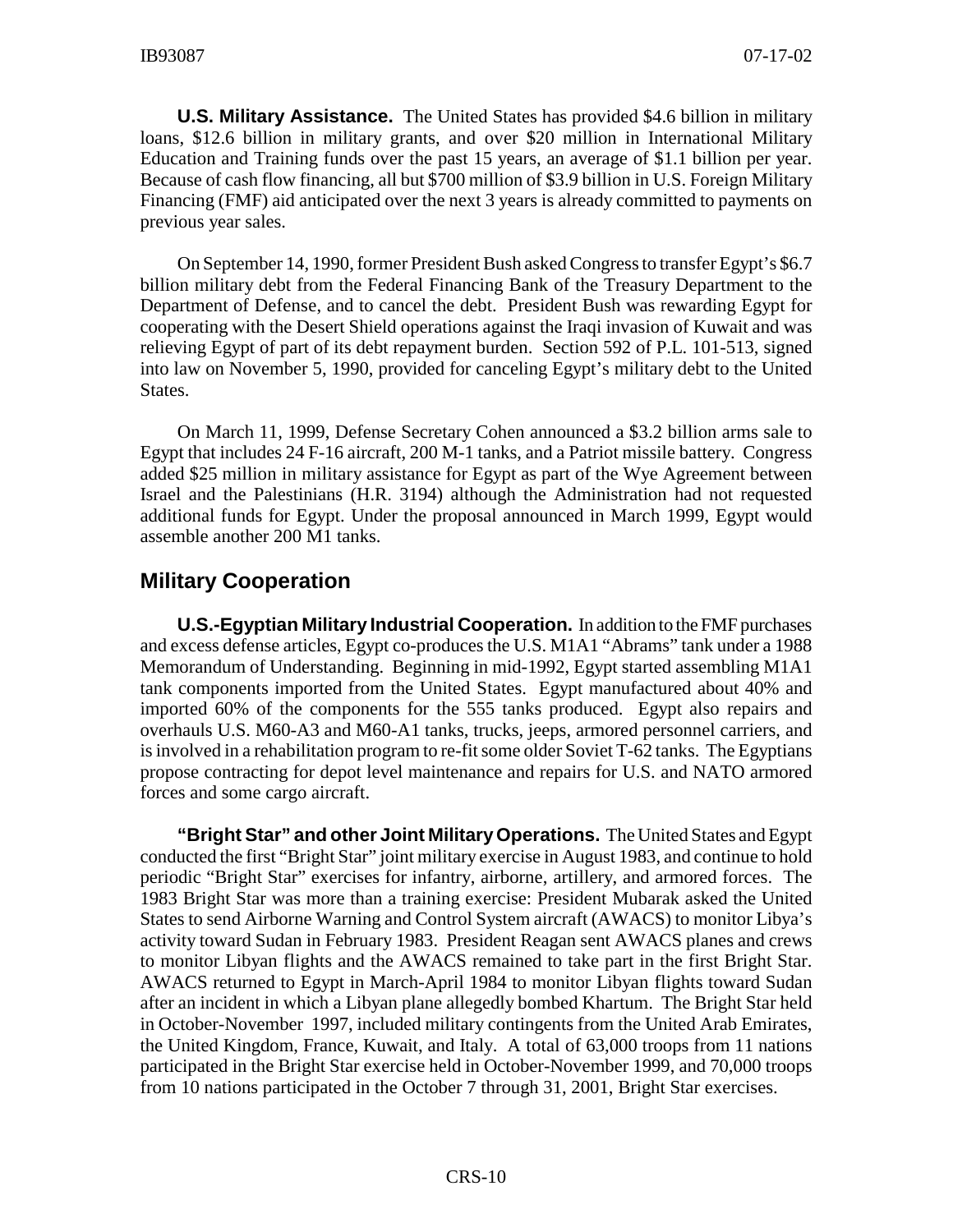Egypt and the United States conducted their first joint naval exercise in August 1986. Earlier, in August 1984, the U.S. Navy cooperated with the Egyptians in clearing Libyan mines from the Suez Canal, the Gulf of Suez, and the Red Sea. And in 1974, the U.S. Navy and private U.S. companies had assisted in clearing the Suez Canal of sunken ships, military ordnance, and other obstacles from the 1967 and 1973 wars. Egyptian and U.S. Navies conducted a joint naval exercise in June 1995, September 1995, and May-June 1996.

**"Desert Storm".** In the week prior to the August 2, 1990 Iraqi invasion of Kuwait, Egyptian President Husni Mubarak traveled to Iraq, Kuwait, and Saudi Arabia in an attempt to negotiate a peaceful end to the crisis. After the invasion, Mubarak advised President Bush to withhold sending armed forces to allow Egypt more time to work out a peaceful resolution. On August 7 when the United States announced that it was deploying troops to Saudi Arabia, Mubarak denied a U.S. request to allow U.S. forces use of Egyptian military bases on their way to the Arabian Peninsula so that he would have time to negotiate (he later granted the request). Mubarak and other Egyptian officials continued their peacemaking efforts in the Arab League, the Islamic Conference Organization (ICO), and on personal contacts and visits with Arab leaders. On August 10, Egypt voted for an Arab League resolution to send armed forces to defend Saudi Arabia against a possible Iraqi invasion. The first contingent of Egyptian troops, a commando unit and a paratrooper unit, joined U.S. forces along the Saudi- Kuwaiti border the next day, on August 11. Egypt stated that its forces would assist in liberating Kuwait but would not attack or occupy Iraq. In February 1991, an Egyptian reinforced infantry division of some 30,000 troops took part in Desert Storm, advancing into western Kuwait in a corridor between U.S. Marines to the east and U.S. Army forces to the west in Iraq. Egypt lost 9 killed in action and 74 wounded in action in Desert Storm.

Egyptian and U.S. military officers state that cooperation in Bright Star exercises facilitated the U.S.-Egyptian cooperation and military compatibility in Desert Storm, and Egyptian officers claim that Bright Star and Desert Storm serve as precedents for future U.S.-Egyptian cooperative ventures. Egyptian troops currently serve as peacekeeping forces in Somalia and Yugoslavia, and an Egyptian contingent has been designated to serve with the Gulf Cooperation Council armed forces.

**Bases.** United States interest in a military base in Egypt followed the renewed interest in the late 1970's in a "Rapid Deployment Force" (now Central Command) and the need for overseas staging, support, and material storage areas. According to press reports, the United States has shown an interest in an air facility, such as Cairo West or the air base near Nag Hamadi, or an air and sea base, such as the small Egyptian base at Ras Banas on the Red Sea. In 1981, Egypt agreed to allow the United States use of Ras Banas if an Arab state were threatened, but the negotiations to upgrade the facility collapsed in 1984 because of disagreements over managing the facility and the U.S. Congress' insistence on a formal agreement. Under a reported but unconfirmed understanding, Egypt will allow U.S. access to military facilities after mutual discussion and agreement in time of crisis. Egypt denied rumors that the United States used Egyptian air fields during the April 1980 attempted hostage rescue in Iran.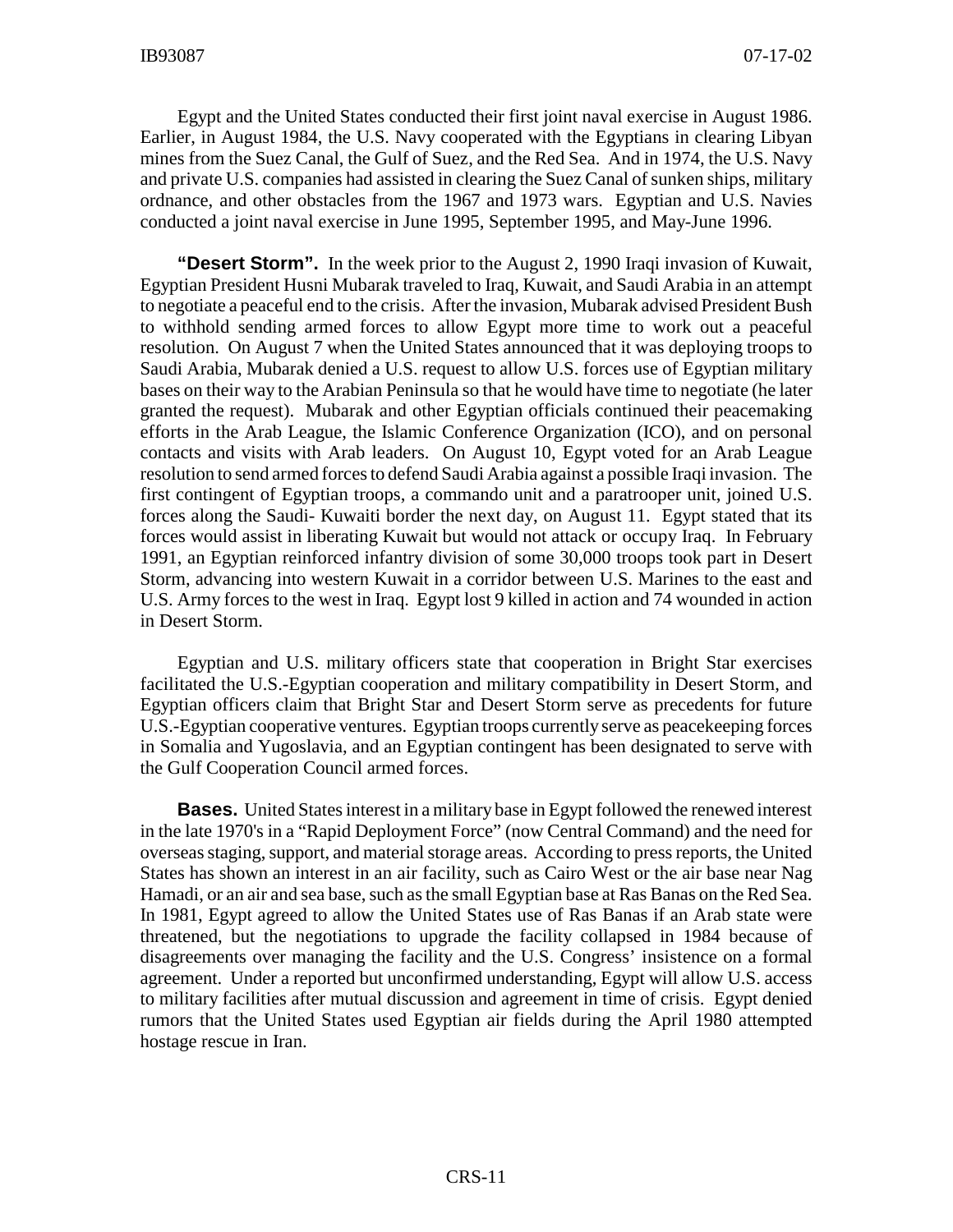| Year      | <b>Economic</b> | <b>Military</b> | <b>IMET</b> | <b>Total</b> |
|-----------|-----------------|-----------------|-------------|--------------|
| 1948-1997 | 23,288.6        | 22,353.5        | 27.3        | 45,669.4     |
| 1998      | 815.0           | 1,300.0         | 1.0         | 2,116.0      |
| 1999      | 775.0           | 1,300.0         | 1.0         | 2,076.0      |
| 2000      | 727.3           | 1,300.0         | 1.0         | 2,028.3      |
| 2001      | 695.0           | 1,300.0         | 1.0         | 1.996.0      |
| 2002      | 655.0           | 1,300.0         | 1.0         | 1,956.0      |
| Total     | 26,955.9        | 28,853.5        | 32.3        | 55,841.7     |

# **Table 1. Recent U.S. Aid to Egypt**

#### (Millions of Dollars)

#### **Notes for Table 2 (following pages):**

Totals may not add due to rounding No U.S. aid programs for years 1947, 1949, 1950, 1968, 1969, 1970, and 1971 P.L. 480 II Grant for 1993 includes \$2.1 million in Sec. 416 food donations

| TQ               | = Transition Quarter; change from June to September fiscal year |
|------------------|-----------------------------------------------------------------|
| $\ast$           | $=$ less than \$100,000                                         |
| I.M.E.T.         | $=$ International Military Education and Training               |
| <b>UNRWA</b>     | $=$ United Nations Relief and Works Agency                      |
| Surplus          | $=$ Surplus Property                                            |
| <b>Tech Asst</b> | $=$ Technical Assistance                                        |
| Narc.            | $=$ International Narcotics Control                             |
| D. A.            | $=$ Development Assistance                                      |
| ESF              | $=$ Economic Support Funds                                      |
| P.L. 480 I       | $=$ Public Law 480 (Food for Peace), Title I Loan               |
| P.L. 480 II      | $=$ Public Law 480 (Food for Peace), Title II Grant             |
| P                | $=$ Preliminary                                                 |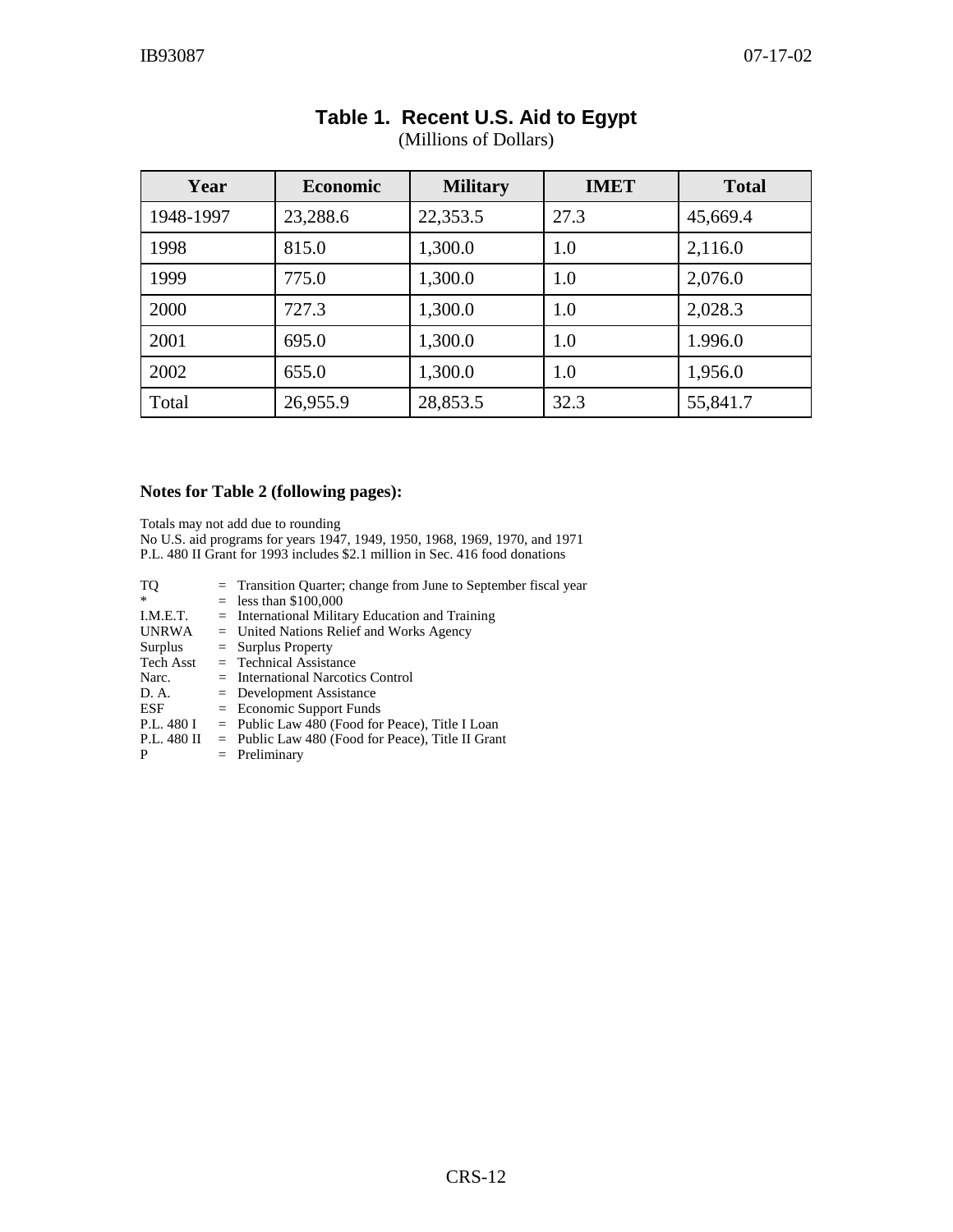| Year      | <b>Total</b>   | <b>Military Loan</b>     | <b>Military Grant</b>    | <b>I.M.E.T Grant</b>     | <b>Misc. Economic</b><br>Grant |  |
|-----------|----------------|--------------------------|--------------------------|--------------------------|--------------------------------|--|
| 1946      | 9.6            |                          | $\qquad \qquad -$        | $\equiv$                 | 9.3 Surplus<br>0.3 UNWRA       |  |
| 1948      | 1.4            | $\equiv$                 | $\qquad \qquad -$        |                          | 1.4 Surplus                    |  |
| 1951      | 0.1            |                          | $\equiv$                 |                          | 0.1 Tech Asst                  |  |
| 1952      | 1.2            |                          | $\equiv$                 |                          |                                |  |
| 1953      | 12.9           |                          |                          |                          | $\overline{\phantom{0}}$       |  |
| 1954      | $\overline{4}$ |                          |                          |                          |                                |  |
| 1955      | 66.3           |                          |                          |                          |                                |  |
| 1956      | 33.3           |                          | $\overline{\phantom{0}}$ |                          |                                |  |
| 1957      | $\mathbf{1}$   | $\equiv$                 | $\overline{\phantom{0}}$ | $\equiv$                 | $\qquad \qquad -$              |  |
| 1958      | 0.6            | $\overline{\phantom{0}}$ | $\qquad \qquad -$        | $\overline{\phantom{0}}$ | $\qquad \qquad -$              |  |
| 1959      | 44.8           |                          | $\overline{\phantom{m}}$ |                          | $\qquad \qquad -$              |  |
| 1960      | 65.9           | $\overline{\phantom{0}}$ | $\overline{\phantom{m}}$ |                          | $\qquad \qquad -$              |  |
| 1961      | 73.5           |                          | $\overline{\phantom{0}}$ |                          | $\overline{\phantom{0}}$       |  |
| 1962      | 200.5          |                          |                          |                          |                                |  |
| 1963      | 146.7          |                          |                          |                          |                                |  |
| 1964      | 95.5           |                          | $\overline{\phantom{0}}$ |                          | $\qquad \qquad -$              |  |
| 1965      | 97.6           |                          |                          |                          | $\overline{\phantom{0}}$       |  |
| 1966      | 27.6           |                          |                          |                          |                                |  |
| 1967      | 12.6           |                          | $\overline{\phantom{0}}$ |                          |                                |  |
| 1972      | 1.5            | $\overline{\phantom{0}}$ | $\overline{\phantom{0}}$ |                          |                                |  |
| 1973      | $0.8\,$        | $\overline{\phantom{0}}$ | $\overline{\phantom{0}}$ | $\qquad \qquad -$        | $\qquad \qquad -$              |  |
| 1974      | 21.3           | $\overline{\phantom{0}}$ | $\qquad \qquad -$        | $\qquad \qquad -$        | $\qquad \qquad -$              |  |
| 1975      | 370.1          | $\overline{\phantom{0}}$ | $\overline{\phantom{m}}$ | $\qquad \qquad -$        | $\overline{\phantom{m}}$       |  |
| 1976      | 464.3          | —                        | $\qquad \qquad -$        | $\qquad \qquad -$        | $\qquad \qquad -$              |  |
| <b>TQ</b> | 552.5          | $\overline{\phantom{0}}$ | $\overline{\phantom{0}}$ | $\overline{\phantom{0}}$ | $\qquad \qquad -$              |  |
| 1977      | 907.8          | $\qquad \qquad -$        | $\qquad \qquad -$        | $\overline{\phantom{0}}$ |                                |  |
| 1978      | 943.2          | $\equiv$                 | $\qquad \qquad -$        | 0.2                      | 0.1 Narc.                      |  |
| 1979      | 2588.5         | 1500                     | $\equiv$                 | 0.4                      | $\overline{\phantom{0}}$       |  |
| 1980      | 1167.3         |                          | $\overline{\phantom{0}}$ | 0.8                      | $\equiv$                       |  |
| 1981      | 1681.2         | 550                      | $\equiv$                 | 0.8                      |                                |  |
| 1982      | 1967.3         | 700                      | 200                      | 2.4                      |                                |  |
| 1983      | 2332           | 900                      | 425                      | 1.9                      |                                |  |
| 1984      | 2470.8         | 900                      | 465                      | 1.7                      | $\qquad \qquad -$              |  |
| 1985      | 2468.7         |                          | 1175                     | $1.7\,$                  |                                |  |
| 1986      | 2539.1         | $\frac{1}{2}$            | 1244.1                   | 1.7                      | $\frac{1}{2}$                  |  |
| 1987      | 2317           | $\qquad \qquad -$        | 1300                     | 1.8                      | $\overline{\phantom{0}}$       |  |
| 1988      | 2174.9         | $\qquad \qquad -$        | 1300                     | 1.5                      | $\overline{\phantom{0}}$       |  |
| 1989      | 2269.6         |                          | 1300                     | 1.5                      | $\overline{\phantom{0}}$       |  |
| 1990      | 2397.4         |                          | 1294.4                   | 1.6                      |                                |  |
| 1991      | 2300.2         |                          | 1300                     | 1.9                      | $\overline{\phantom{0}}$       |  |
| 1992      | 2,235.1        | $\overline{\phantom{0}}$ | 1,300                    | 1.8                      | $\overline{\phantom{0}}$       |  |
| 1993      | 2,052.9        |                          | 1,300                    | 1.8                      | $\overline{\phantom{a}}$       |  |
| 1994      | 1868.6         |                          | 1,300                    | 0.8                      | $\overline{\phantom{0}}$       |  |
| 1995      | 2414.5         | $\overline{\phantom{0}}$ | 1300                     | $\,1\,$                  | $\overline{\phantom{0}}$       |  |
| 1996      | 2116.6         | -                        | 1300                     | $\,1$                    | $\equiv$                       |  |
| 1997P     | 2116           | $\qquad \qquad -$        | 1300                     | $\mathbf{1}$             | $\equiv$                       |  |
| Total     | 45669.4        | 4550                     | 17803.5                  | 27.3                     | 11.2                           |  |

## **Table 2. U.S. Foreign Assistance to Egypt, 1946-1997**

(millions of current dollars)